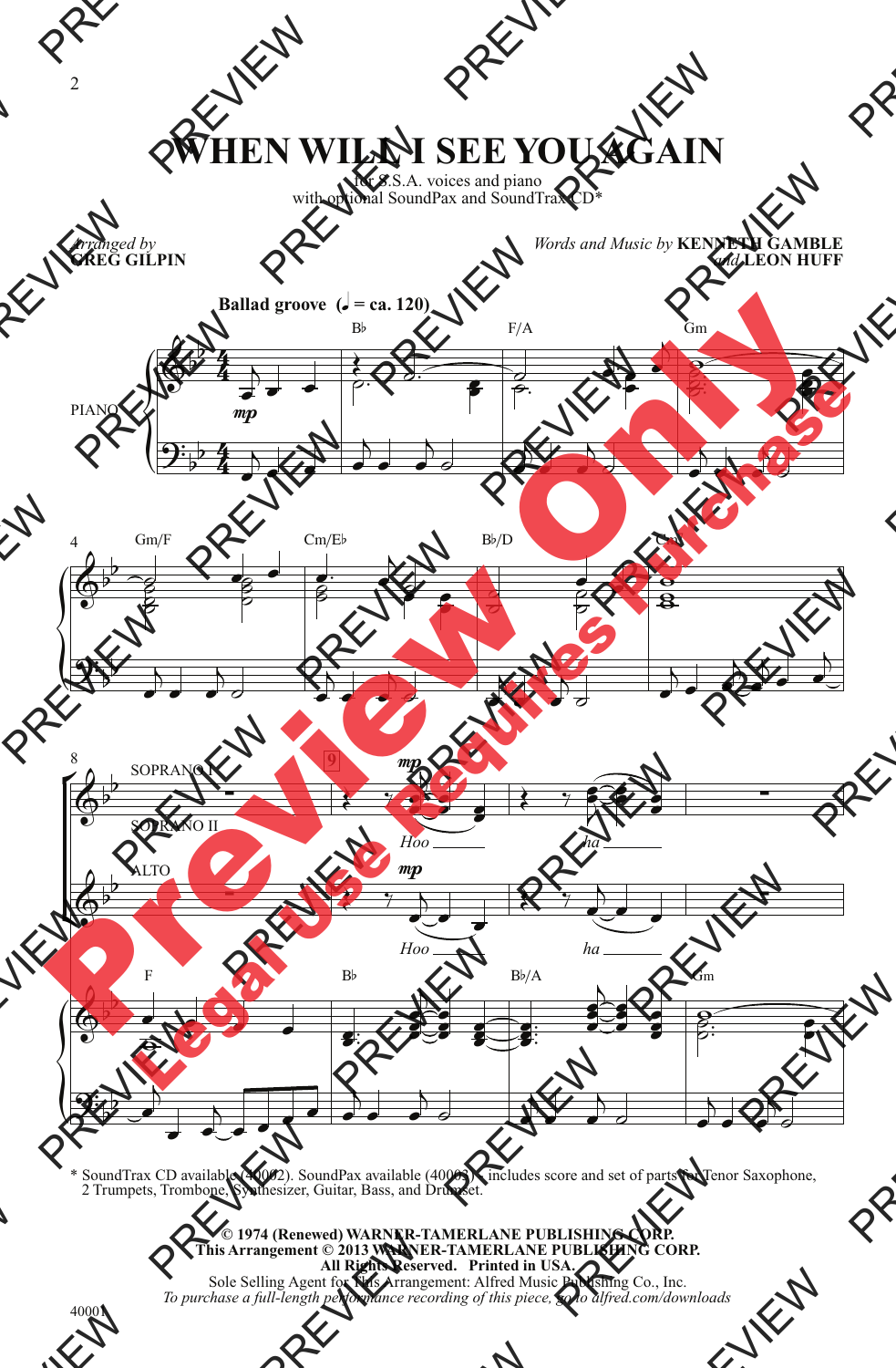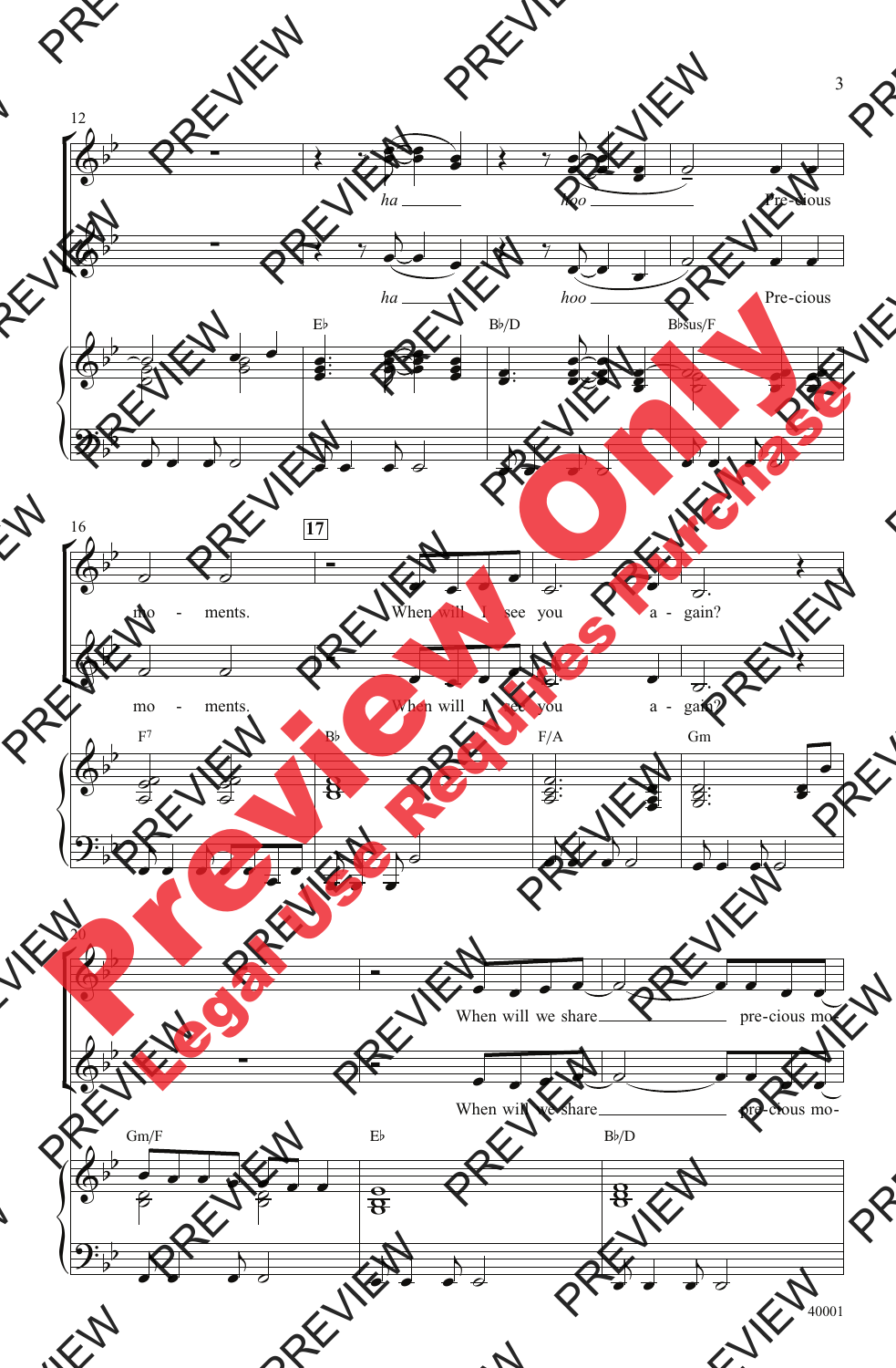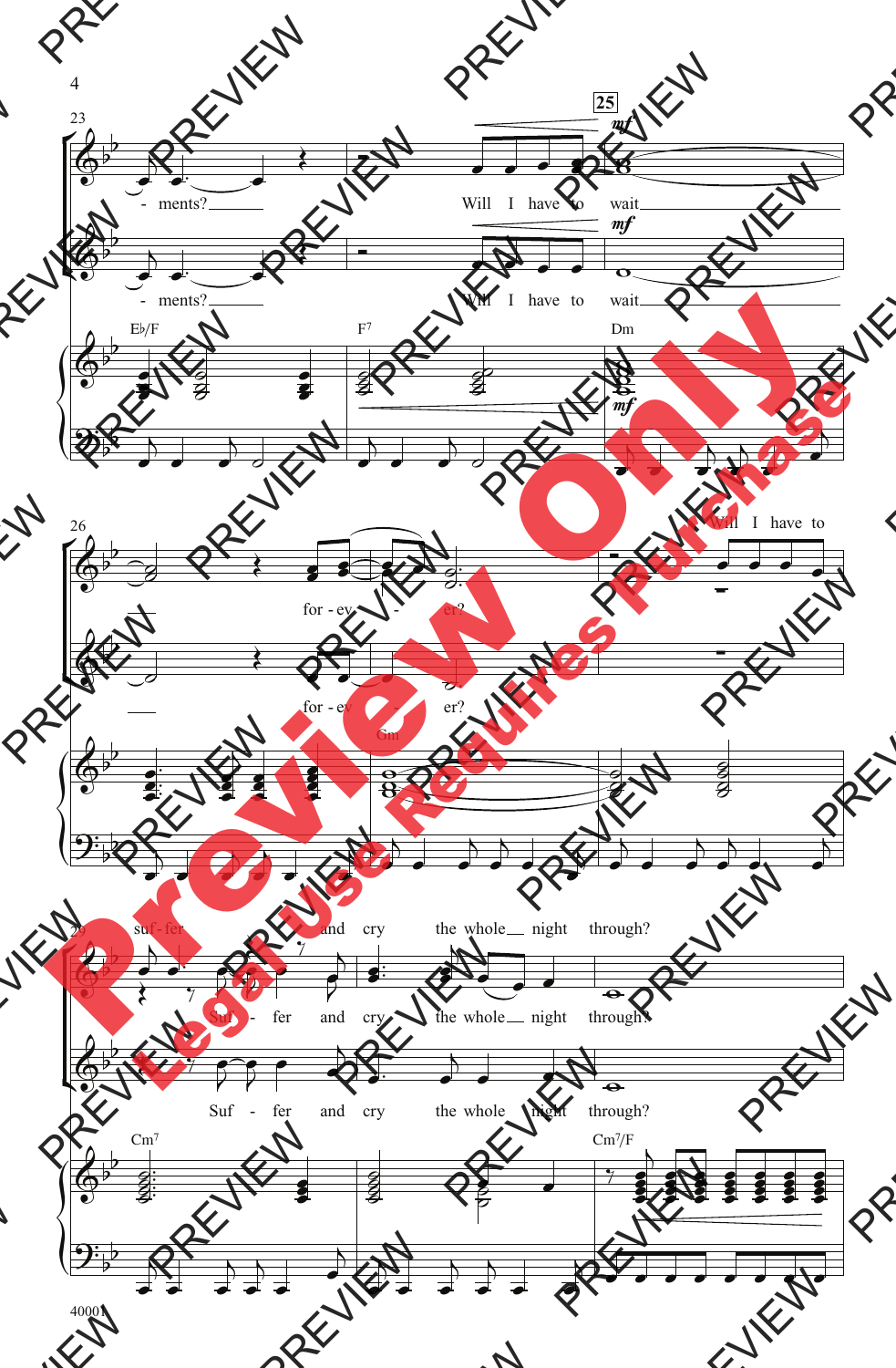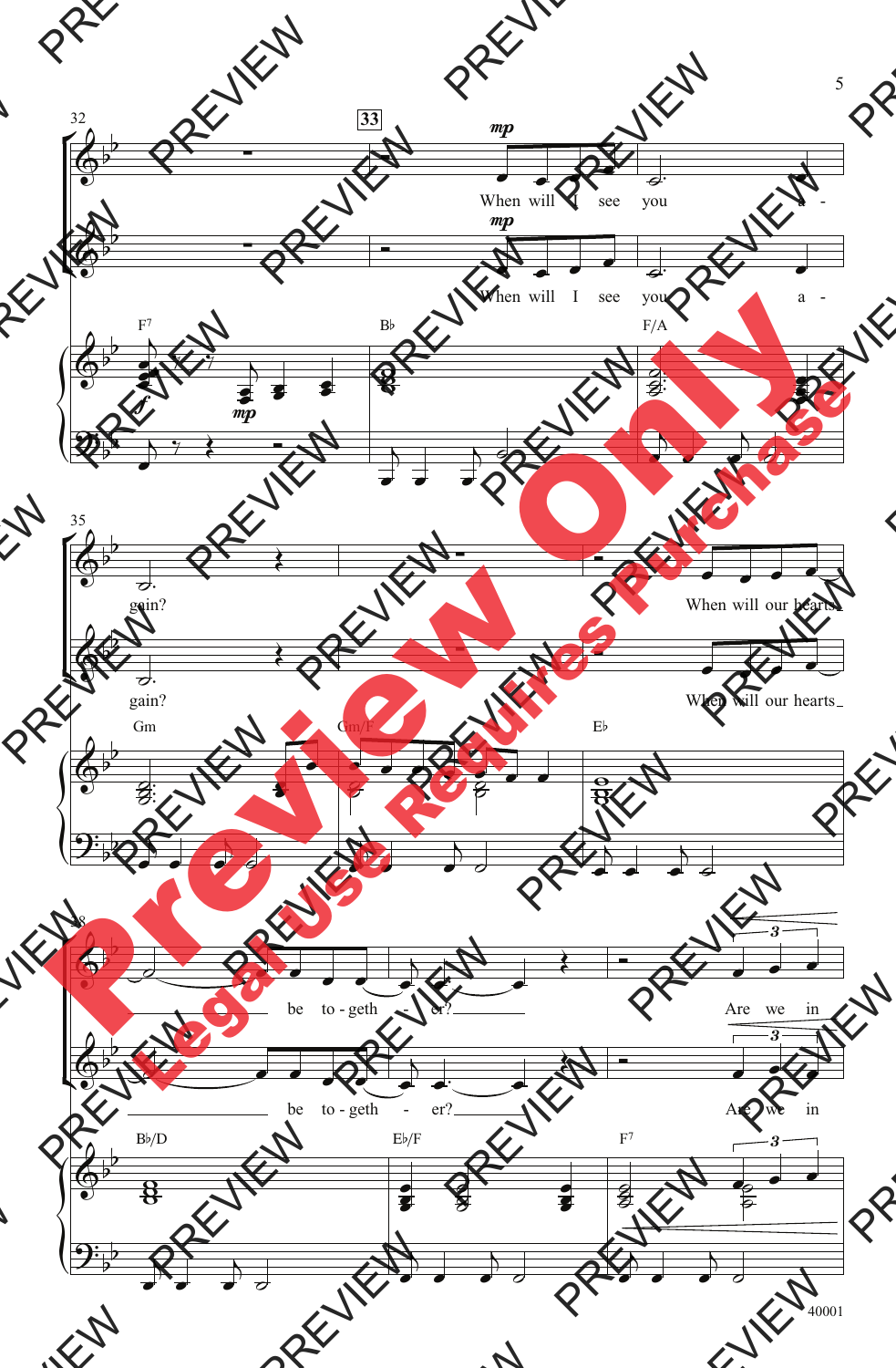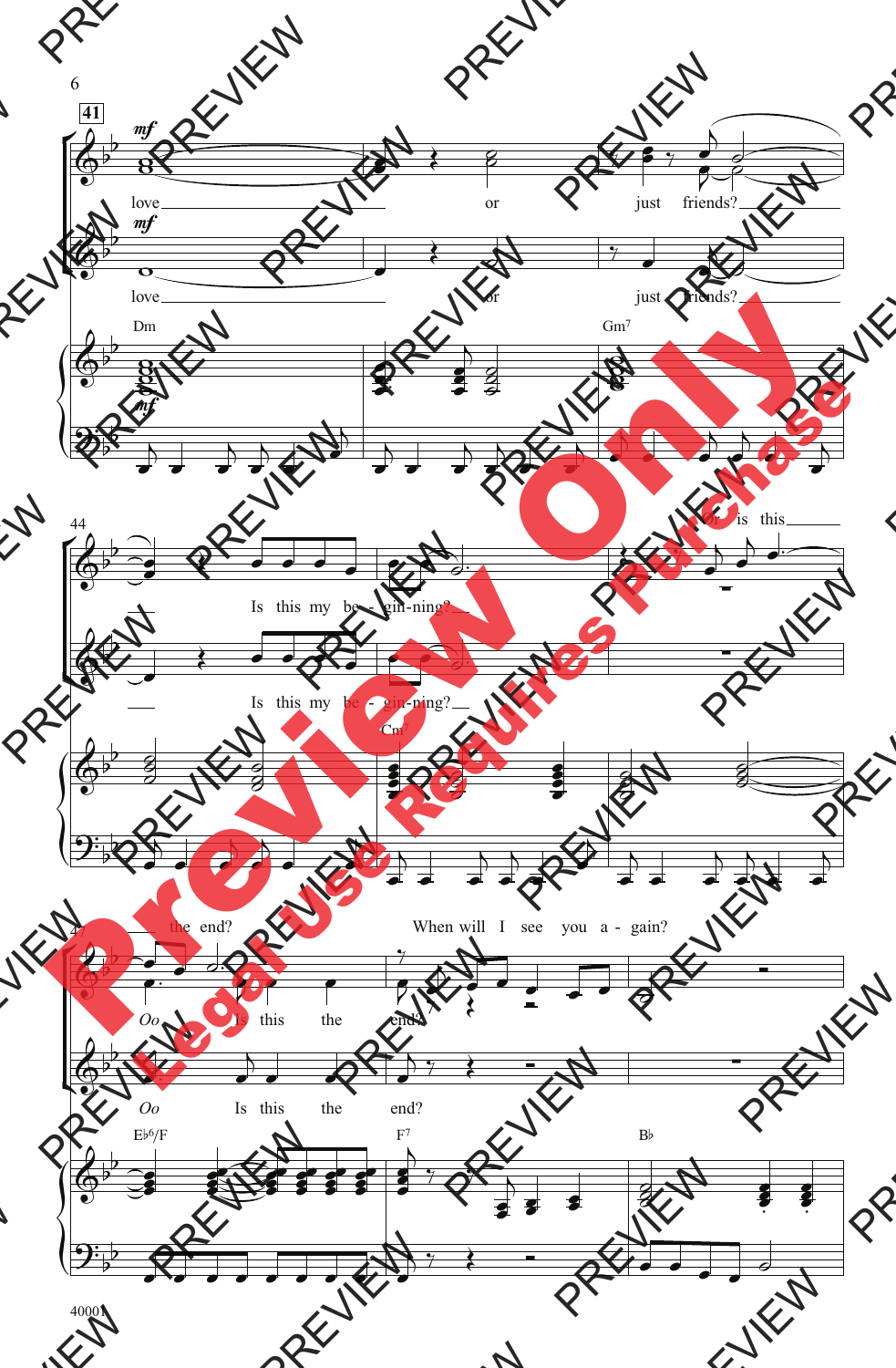

<sup>7</sup>

40001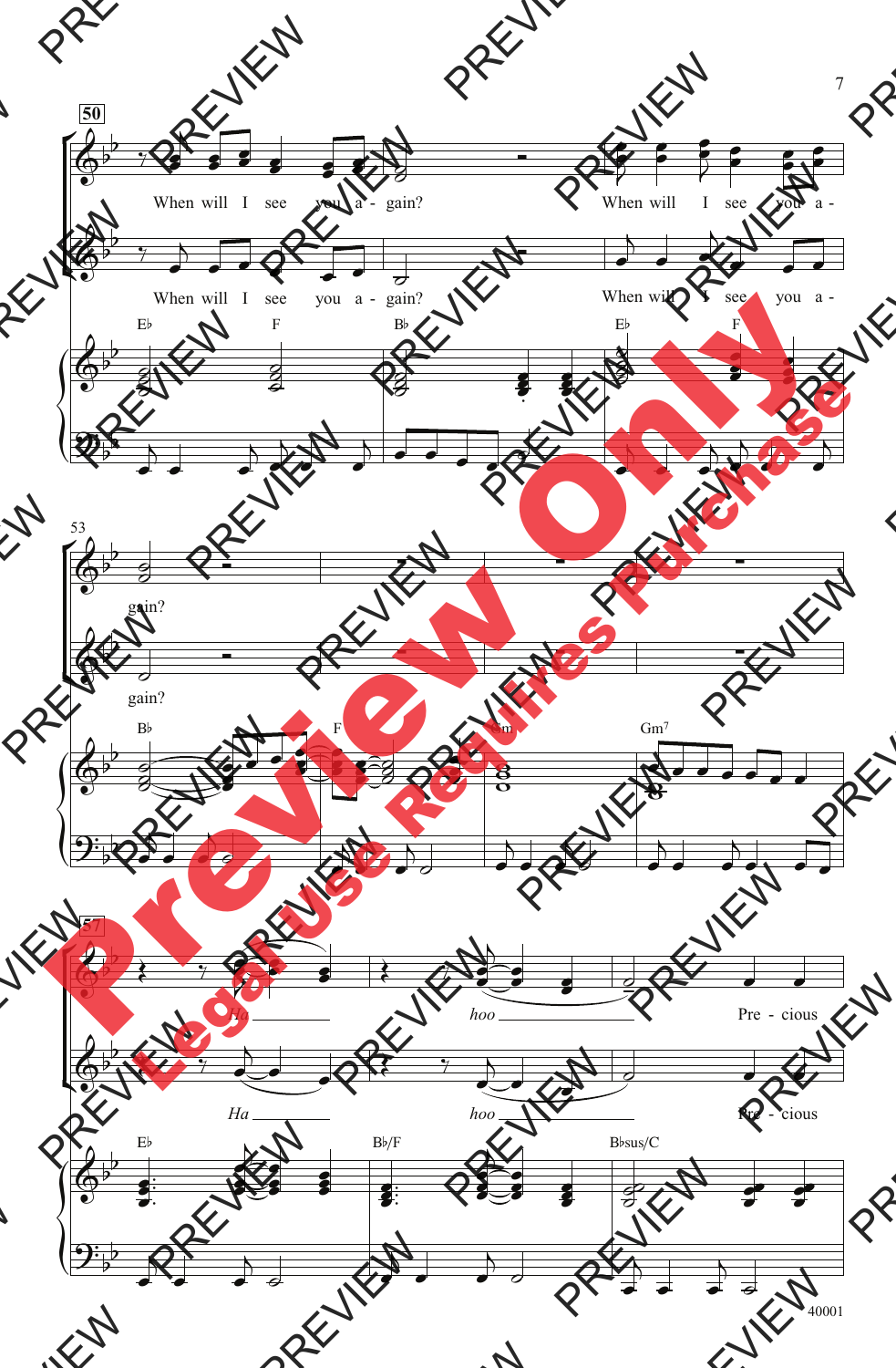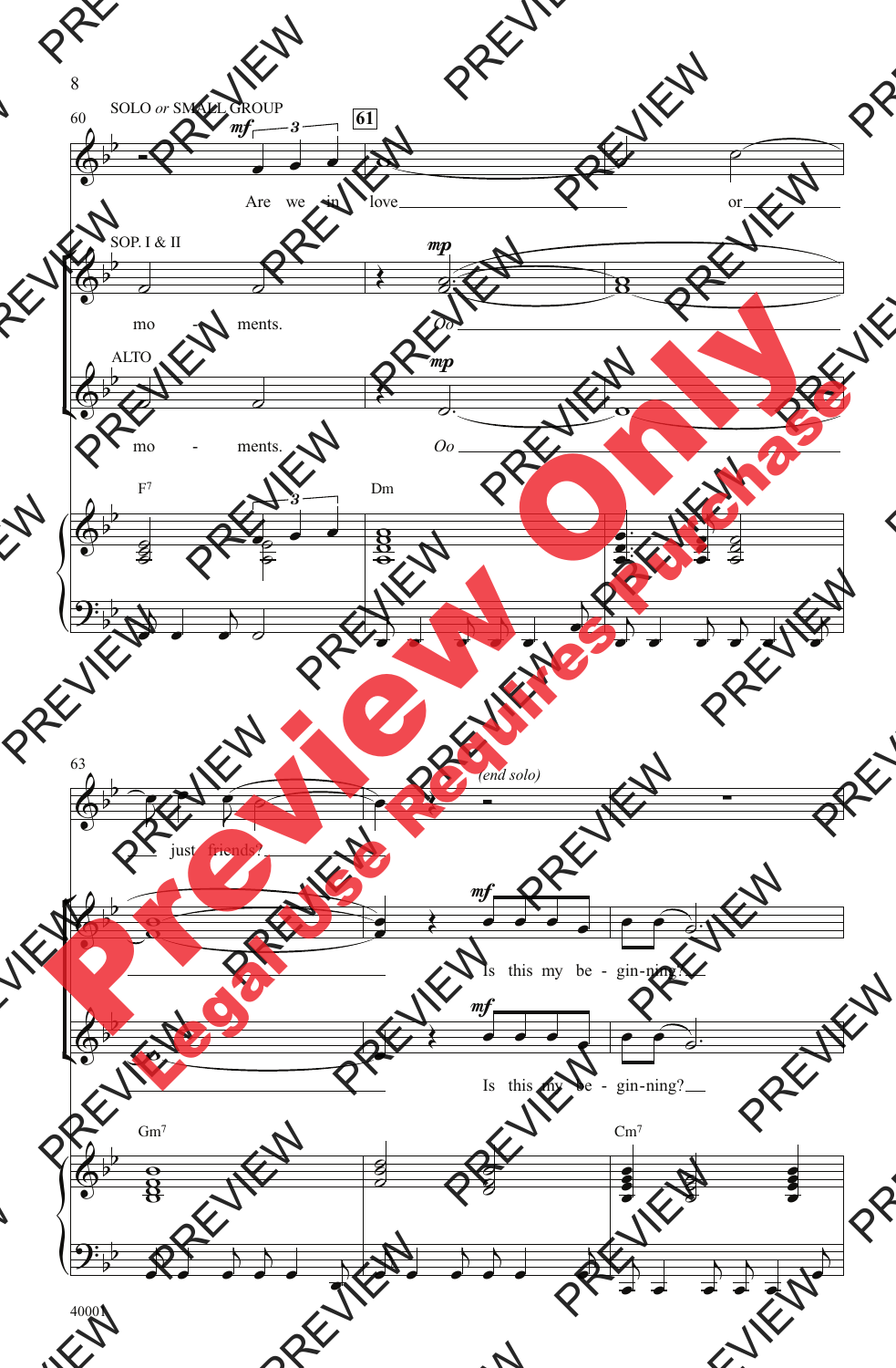